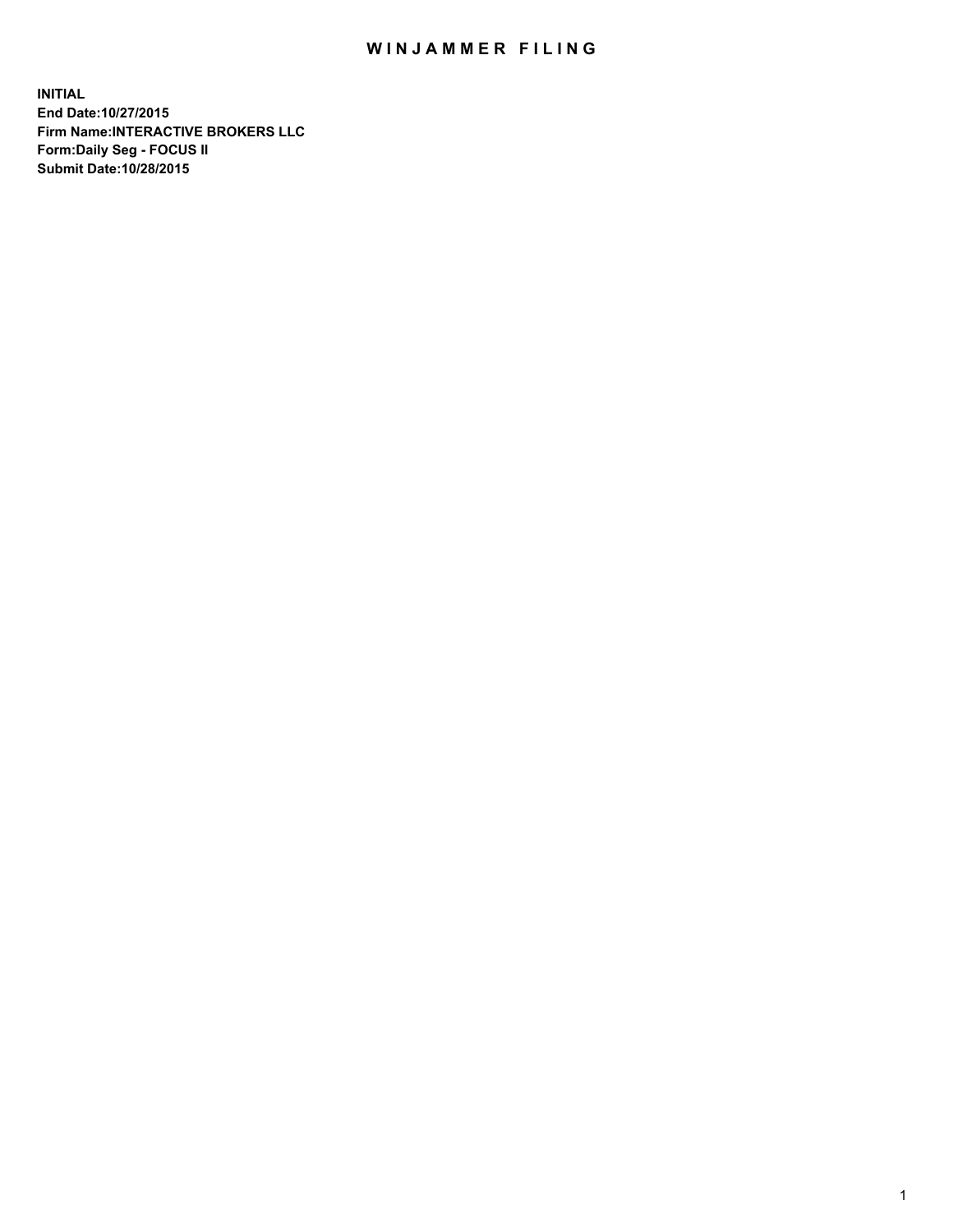## **INITIAL End Date:10/27/2015 Firm Name:INTERACTIVE BROKERS LLC Form:Daily Seg - FOCUS II Submit Date:10/28/2015 Daily Segregation - Cover Page**

| Name of Company<br><b>Contact Name</b><br><b>Contact Phone Number</b><br><b>Contact Email Address</b>                                                                                                                                                                                                                          | <b>INTERACTIVE BROKERS LLC</b><br><b>Alex Parker</b><br>203-618-7738<br>aparker@interactivebrokers.com |
|--------------------------------------------------------------------------------------------------------------------------------------------------------------------------------------------------------------------------------------------------------------------------------------------------------------------------------|--------------------------------------------------------------------------------------------------------|
| FCM's Customer Segregated Funds Residual Interest Target (choose one):<br>a. Minimum dollar amount: ; or<br>b. Minimum percentage of customer segregated funds required:% ; or<br>c. Dollar amount range between: and; or<br>d. Percentage range of customer segregated funds required between:% and%.                         | <u>0</u><br><u>155,000,000 245,000,000</u><br>00                                                       |
| FCM's Customer Secured Amount Funds Residual Interest Target (choose one):<br>a. Minimum dollar amount: ; or<br>b. Minimum percentage of customer secured funds required:%; or<br>c. Dollar amount range between: and; or<br>d. Percentage range of customer secured funds required between: % and %.                          | <u>0</u><br>80,000,000 120,000,000<br>0 <sub>0</sub>                                                   |
| FCM's Cleared Swaps Customer Collateral Residual Interest Target (choose one):<br>a. Minimum dollar amount: ; or<br>b. Minimum percentage of cleared swaps customer collateral required:% ; or<br>c. Dollar amount range between: and; or<br>d. Percentage range of cleared swaps customer collateral required between:% and%. | <u>0</u><br>0 <sub>0</sub><br><u>0 0</u>                                                               |

Attach supporting documents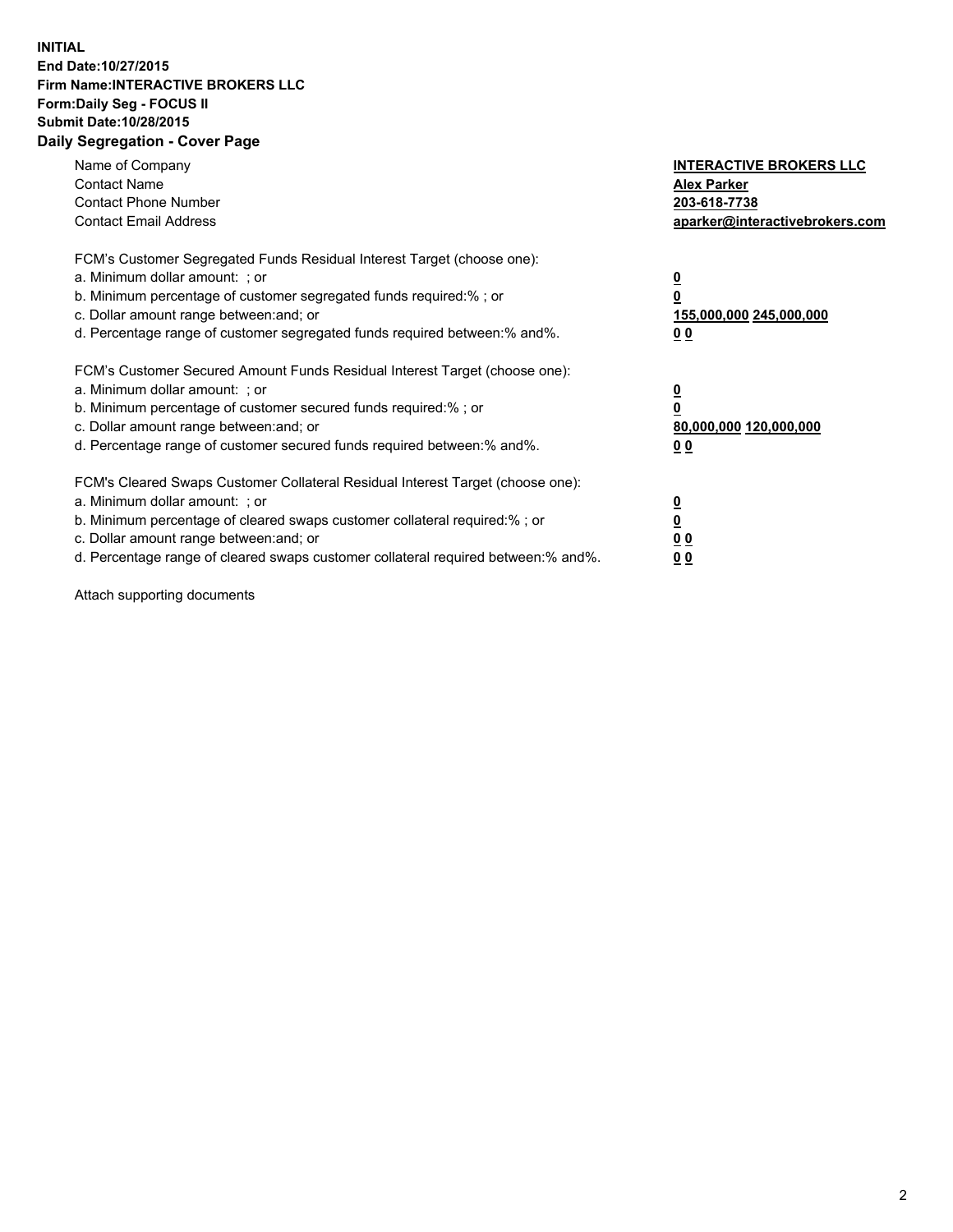## **INITIAL End Date:10/27/2015 Firm Name:INTERACTIVE BROKERS LLC Form:Daily Seg - FOCUS II Submit Date:10/28/2015 Daily Segregation - Secured Amounts**

|                | Daily Segregation - Secured Amounts                                                                        |                                  |
|----------------|------------------------------------------------------------------------------------------------------------|----------------------------------|
|                | Foreign Futures and Foreign Options Secured Amounts                                                        |                                  |
|                | Amount required to be set aside pursuant to law, rule or regulation of a foreign                           | $0$ [7305]                       |
|                | government or a rule of a self-regulatory organization authorized thereunder                               |                                  |
| 1.             | Net ledger balance - Foreign Futures and Foreign Option Trading - All Customers                            |                                  |
|                | A. Cash                                                                                                    | 346,025,011 [7315]               |
|                | B. Securities (at market)                                                                                  | $0$ [7317]                       |
| 2.             | Net unrealized profit (loss) in open futures contracts traded on a foreign board of trade                  | -7,888,216 [7325]                |
| 3.             | Exchange traded options                                                                                    |                                  |
|                | a. Market value of open option contracts purchased on a foreign board of trade                             | <b>38,227</b> [7335]             |
|                | b. Market value of open contracts granted (sold) on a foreign board of trade                               | -72,982 [7337]                   |
| 4.             | Net equity (deficit) (add lines 1.2. and 3.)                                                               | 338,102,040 [7345]               |
| 5.             | Account liquidating to a deficit and account with a debit balances - gross amount                          | 224,694 [7351]                   |
|                | Less: amount offset by customer owned securities                                                           | 0 [7352] 224,694 [7354]          |
| 6.             | Amount required to be set aside as the secured amount - Net Liquidating Equity                             | 338,326,734 [7355]               |
|                | Method (add lines 4 and 5)                                                                                 |                                  |
| 7.             | Greater of amount required to be set aside pursuant to foreign jurisdiction (above) or line                | 338, 326, 734 [7360]             |
|                | 6.                                                                                                         |                                  |
|                | FUNDS DEPOSITED IN SEPARATE REGULATION 30.7 ACCOUNTS                                                       |                                  |
| $\mathbf{1}$ . | Cash in banks                                                                                              |                                  |
|                | A. Banks located in the United States                                                                      | 14,400,149 [7500]                |
|                | B. Other banks qualified under Regulation 30.7                                                             | 0 [7520] 14,400,149 [7530]       |
| 2.             | Securities                                                                                                 |                                  |
|                | A. In safekeeping with banks located in the United States                                                  | 363,604,862 [7540]               |
|                | B. In safekeeping with other banks qualified under Regulation 30.7                                         | 0 [7560] 363,604,862 [7570]      |
| 3.             | Equities with registered futures commission merchants                                                      |                                  |
|                | A. Cash                                                                                                    | $0$ [7580]                       |
|                | <b>B.</b> Securities                                                                                       | $0$ [7590]                       |
|                | C. Unrealized gain (loss) on open futures contracts                                                        | $0$ [7600]                       |
|                | D. Value of long option contracts                                                                          | $0$ [7610]                       |
|                | E. Value of short option contracts                                                                         | 0 [7615] 0 [7620]                |
| 4.             | Amounts held by clearing organizations of foreign boards of trade                                          |                                  |
|                | A. Cash                                                                                                    | $0$ [7640]                       |
|                | <b>B.</b> Securities                                                                                       | $0$ [7650]                       |
|                | C. Amount due to (from) clearing organization - daily variation                                            | $0$ [7660]                       |
|                | D. Value of long option contracts                                                                          | $0$ [7670]                       |
|                | E. Value of short option contracts                                                                         | 0 [7675] 0 [7680]                |
| 5.             | Amounts held by members of foreign boards of trade                                                         |                                  |
|                | A. Cash                                                                                                    | 87,504,606 [7700]                |
|                | <b>B.</b> Securities                                                                                       | $0$ [7710]                       |
|                | C. Unrealized gain (loss) on open futures contracts                                                        | <u>-5,780,161</u> [7720]         |
|                | D. Value of long option contracts                                                                          | 38,235 [7730]                    |
|                | E. Value of short option contracts                                                                         | -72,982 [7735] 81,689,698 [7740] |
| 6.             | Amounts with other depositories designated by a foreign board of trade                                     | 0 [7760]                         |
| 7.             | Segregated funds on hand                                                                                   | $0$ [7765]                       |
| 8.             | Total funds in separate section 30.7 accounts                                                              | 459,694,709 [7770]               |
| 9.             | Excess (deficiency) Set Aside for Secured Amount (subtract line 7 Secured Statement<br>Page 1 from Line 8) | 121,367,975 [7380]               |
| 10.            | Management Target Amount for Excess funds in separate section 30.7 accounts                                | 80,000,000 [7780]                |
| 11.            | Excess (deficiency) funds in separate 30.7 accounts over (under) Management Target                         | 41,367,975 [7785]                |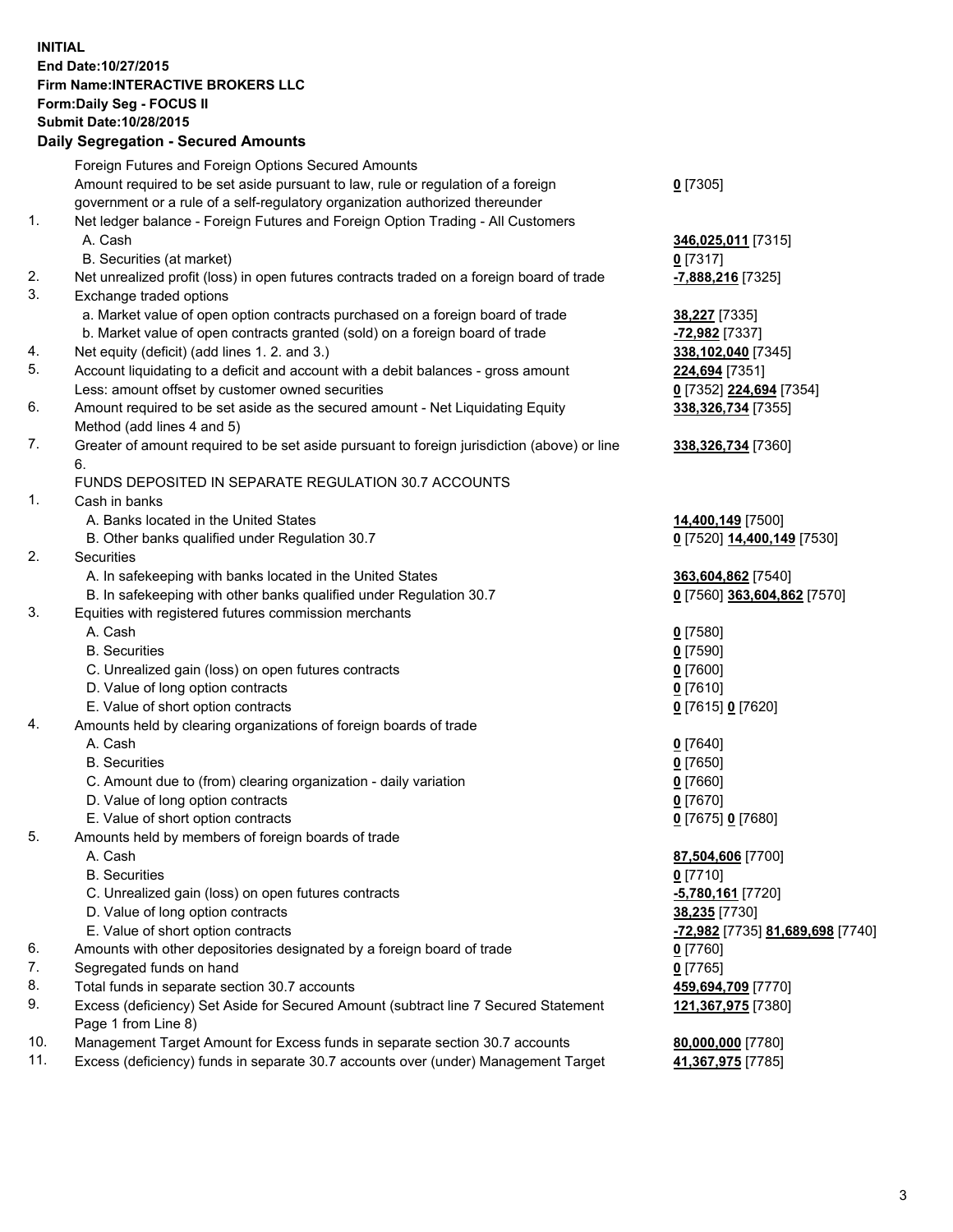**INITIAL End Date:10/27/2015 Firm Name:INTERACTIVE BROKERS LLC Form:Daily Seg - FOCUS II Submit Date:10/28/2015 Daily Segregation - Segregation Statement** SEGREGATION REQUIREMENTS(Section 4d(2) of the CEAct) 1. Net ledger balance A. Cash **2,699,944,077** [7010] B. Securities (at market) **0** [7020] 2. Net unrealized profit (loss) in open futures contracts traded on a contract market **-83,844,608** [7030] 3. Exchange traded options A. Add market value of open option contracts purchased on a contract market **77,655,780** [7032] B. Deduct market value of open option contracts granted (sold) on a contract market **-147,608,462** [7033] 4. Net equity (deficit) (add lines 1, 2 and 3) **2,546,146,787** [7040] 5. Accounts liquidating to a deficit and accounts with debit balances - gross amount **331,292** [7045] Less: amount offset by customer securities **0** [7047] **331,292** [7050] 6. Amount required to be segregated (add lines 4 and 5) **2,546,478,079** [7060] FUNDS IN SEGREGATED ACCOUNTS 7. Deposited in segregated funds bank accounts A. Cash **272,075,472** [7070] B. Securities representing investments of customers' funds (at market) **1,440,740,280** [7080] C. Securities held for particular customers or option customers in lieu of cash (at market) **0** [7090] 8. Margins on deposit with derivatives clearing organizations of contract markets A. Cash **22,760,192** [7100] B. Securities representing investments of customers' funds (at market) **1,094,910,538** [7110] C. Securities held for particular customers or option customers in lieu of cash (at market) **0** [7120] 9. Net settlement from (to) derivatives clearing organizations of contract markets **-6,181,467** [7130] 10. Exchange traded options A. Value of open long option contracts **77,640,317** [7132] B. Value of open short option contracts **-147,593,054** [7133] 11. Net equities with other FCMs A. Net liquidating equity **0** [7140] B. Securities representing investments of customers' funds (at market) **0** [7160] C. Securities held for particular customers or option customers in lieu of cash (at market) **0** [7170] 12. Segregated funds on hand **0** [7150] 13. Total amount in segregation (add lines 7 through 12) **2,754,352,278** [7180] 14. Excess (deficiency) funds in segregation (subtract line 6 from line 13) **207,874,199** [7190] 15. Management Target Amount for Excess funds in segregation **155,000,000** [7194] **52,874,199** [7198]

16. Excess (deficiency) funds in segregation over (under) Management Target Amount Excess